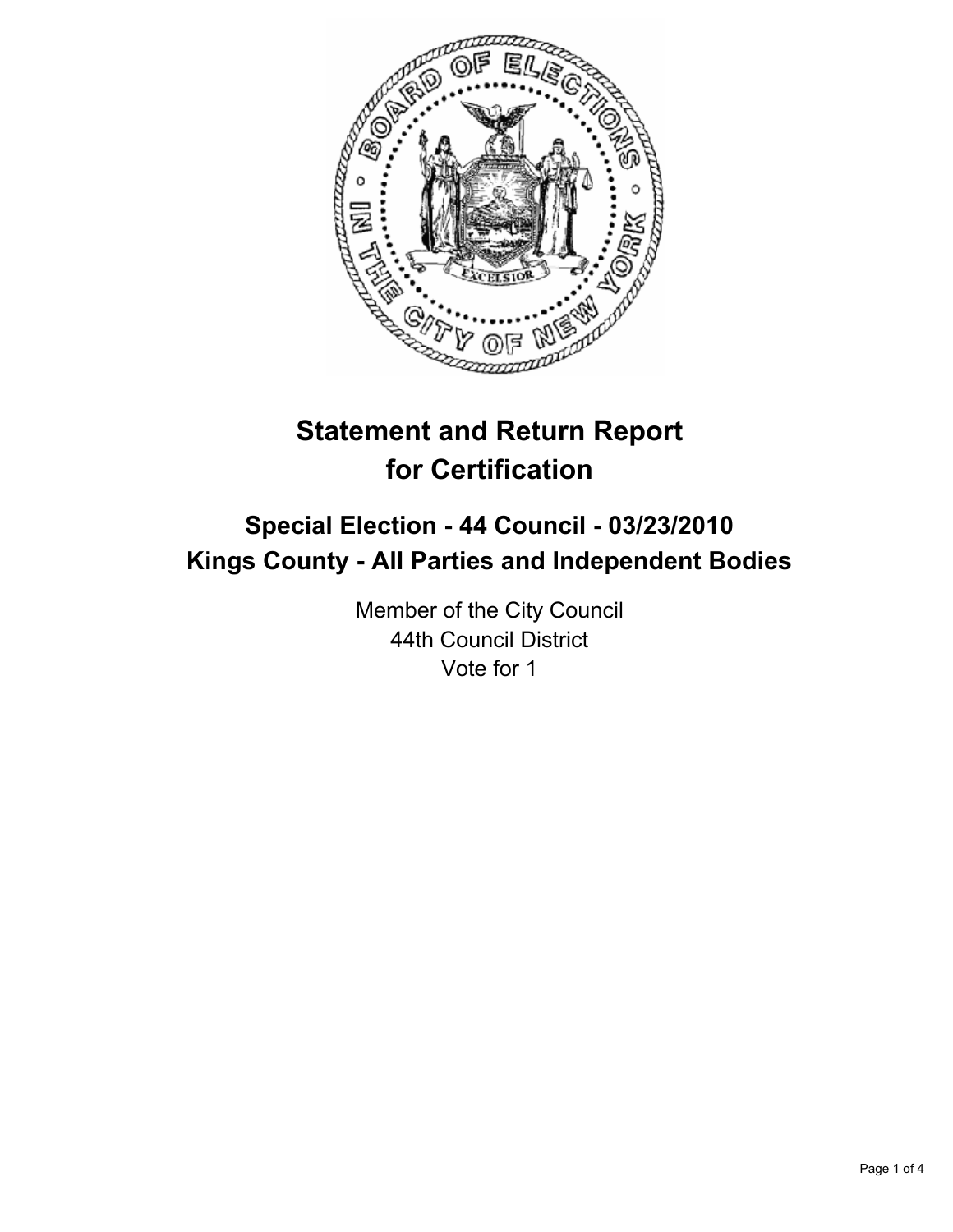

## **Assembly District 44**

| PUBLIC COUNTER                       | 1,036 |
|--------------------------------------|-------|
| EMERGENCY                            | 0     |
| ABSENTEE/MILITARY                    | 46    |
| AFFIDAVIT                            | 7     |
| <b>Total Ballots</b>                 | 1,089 |
| DAVID G GREENFIELD (COMMUNITY FIRST) | 632   |
| KENNETH M RICE (NEIGHBORHOOD REFORM) | 44    |
| JOSEPH LAZAR (OUR VALUES)            | 406   |
| Total Votes                          | 1,082 |
| Unrecorded                           | 7     |

## **Assembly District 45**

| <b>PUBLIC COUNTER</b>                | 709 |
|--------------------------------------|-----|
| <b>EMERGENCY</b>                     | 0   |
| ABSENTEE/MILITARY                    | 10  |
| <b>AFFIDAVIT</b>                     | 4   |
| <b>Total Ballots</b>                 | 723 |
| DAVID G GREENFIELD (COMMUNITY FIRST) | 552 |
| KENNETH M RICE (NEIGHBORHOOD REFORM) | 16  |
| JOSEPH LAZAR (OUR VALUES)            | 153 |
| <b>Total Votes</b>                   | 721 |
| Unrecorded                           | 2   |

## **Assembly District 47**

| <b>PUBLIC COUNTER</b>                | 1,967 |
|--------------------------------------|-------|
| <b>EMERGENCY</b>                     | 0     |
| ABSENTEE/MILITARY                    | 55    |
| AFFIDAVIT                            | 10    |
| <b>Total Ballots</b>                 | 2,032 |
| DAVID G GREENFIELD (COMMUNITY FIRST) | 1,487 |
| KENNETH M RICE (NEIGHBORHOOD REFORM) | 118   |
| JOSEPH LAZAR (OUR VALUES)            | 402   |
| <b>Total Votes</b>                   | 2,007 |
| Unrecorded                           | 25    |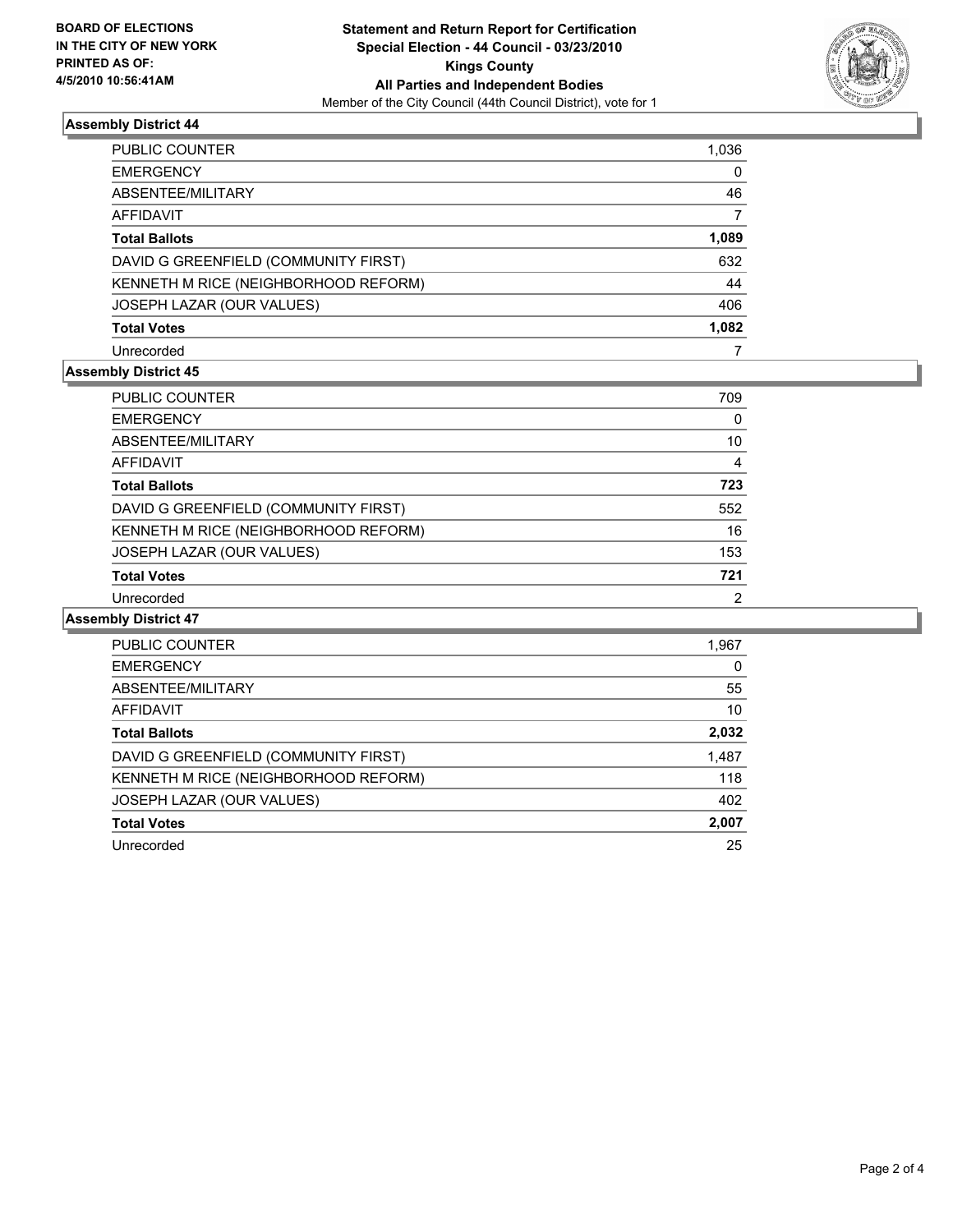

## **Assembly District 48**

| PUBLIC COUNTER                       | 6,377 |
|--------------------------------------|-------|
| <b>EMERGENCY</b>                     | 26    |
| ABSENTEE/MILITARY                    | 84    |
| <b>AFFIDAVIT</b>                     | 79    |
| <b>Total Ballots</b>                 | 6,566 |
| DAVID G GREENFIELD (COMMUNITY FIRST) | 3,345 |
| KENNETH M RICE (NEIGHBORHOOD REFORM) | 95    |
| JOSEPH LAZAR (OUR VALUES)            | 3.075 |
| AURAHAM TISCHLER (WRITE-IN)          | 1     |
| MAHMOOD ABBAS (WRITE-IN)             | 1     |
| MENDEL EICHENSTEIN (WRITE-IN)        |       |
| SAMUEL FETTMAN (WRITE-IN)            | 1     |
| <b>Total Votes</b>                   | 6,519 |
| Unrecorded                           | 47    |

#### **Assembly District 49**

| <b>PUBLIC COUNTER</b>                | 2,277 |
|--------------------------------------|-------|
| <b>EMERGENCY</b>                     | 0     |
| ABSENTEE/MILITARY                    | 35    |
| AFFIDAVIT                            | 40    |
| <b>Total Ballots</b>                 | 2,352 |
| DAVID G GREENFIELD (COMMUNITY FIRST) | 1,226 |
| KENNETH M RICE (NEIGHBORHOOD REFORM) | 59    |
| JOSEPH LAZAR (OUR VALUES)            | 1,051 |
| <b>Total Votes</b>                   | 2,336 |
| Unrecorded                           | 16    |